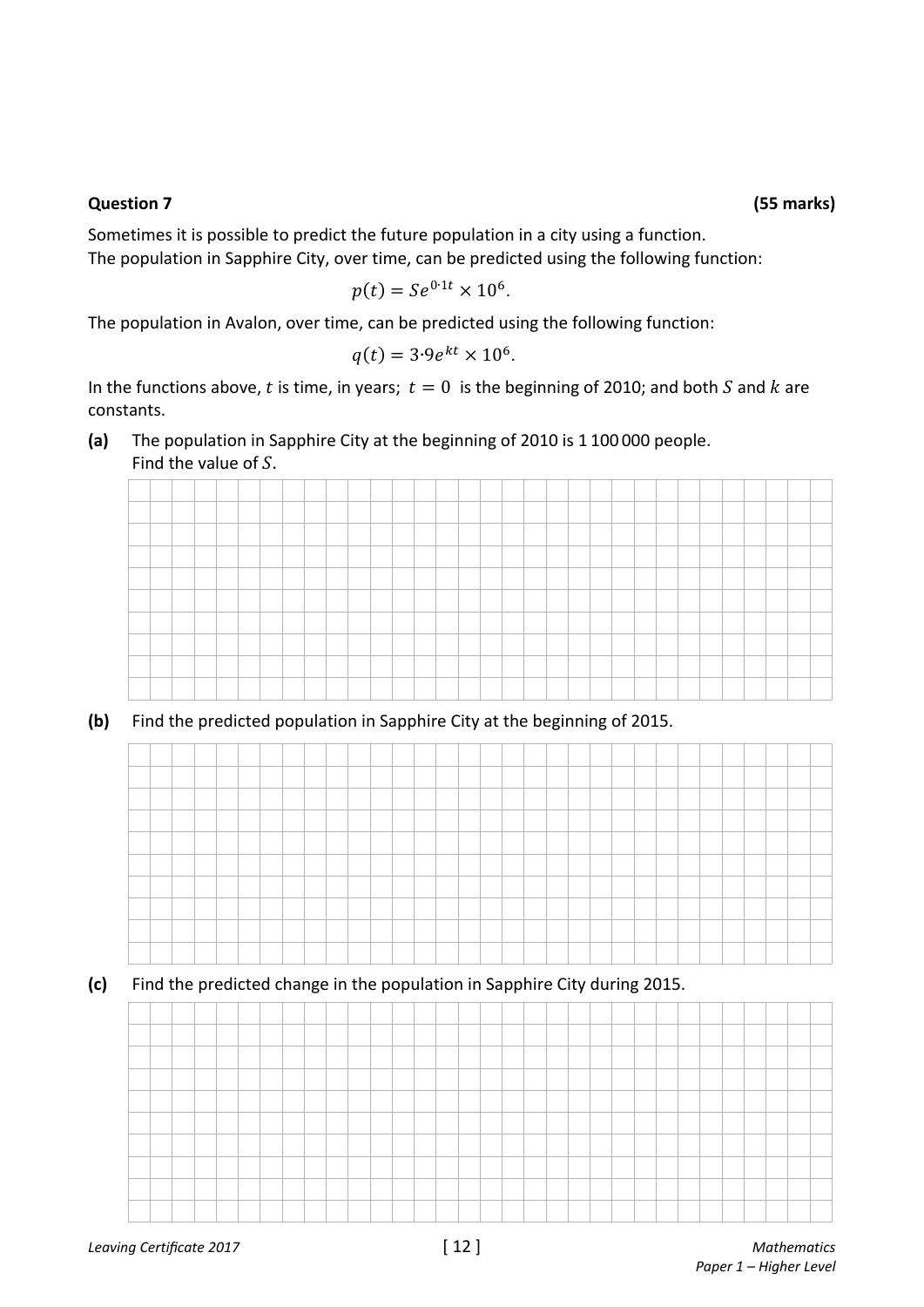**(d)** The predicted population in Avalon at the beginning of 2011 is 3 709 795 people. Write down and solve an equation in k to show that  $k = -0.05$ , correct to 2 decimal places.

## **(e)** Find the year during which the populations in both cities will be equal.



**(f)** Find the predicted average population in Avalon from the beginning of 2010 to the beginning of 2025.



 *Paper 1 – Higher Level*